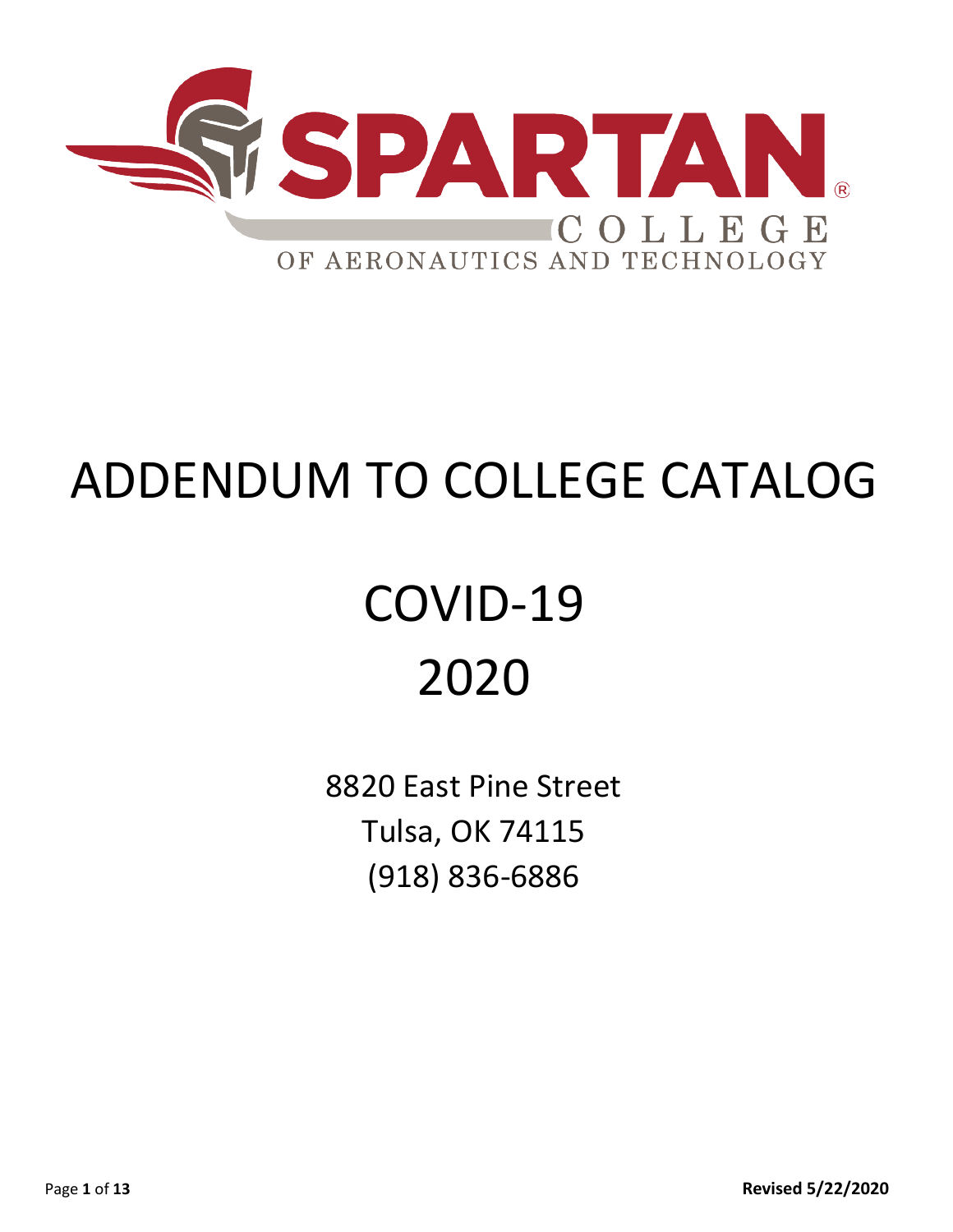## **Contents**

| Aviation Maintenance Technology, Diploma & Degree (Program version prior to November 1, 2019)6 |  |
|------------------------------------------------------------------------------------------------|--|
|                                                                                                |  |
|                                                                                                |  |
|                                                                                                |  |
|                                                                                                |  |
| Nondestructive Testing Technology, Diploma (Program version prior to November 1, 2019)11       |  |
|                                                                                                |  |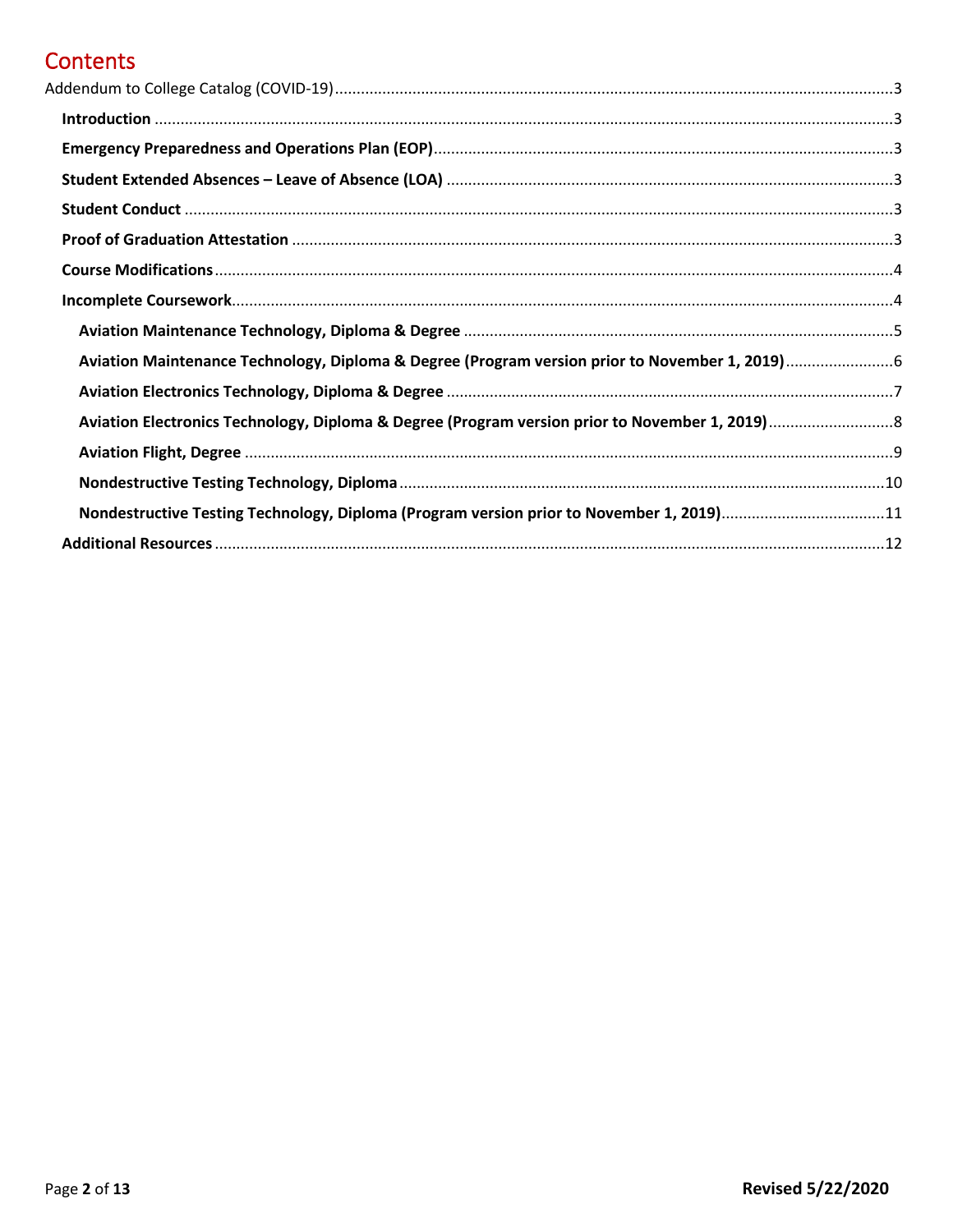# <span id="page-2-0"></span>**Addendum to College Catalog (COVID-19)**

#### <span id="page-2-1"></span>**Introduction**

The purpose of this Addendum to the College Catalog (COVID-19) is to outline some of the modifications made due to the Coronavirus pandemic; however, this document is not exhaustive of all potential modifications to policies and procedures outlined in the College Catalog. The College will work closely with students on an as needed basis to determine where additional flexibility or modifications are possible.

## <span id="page-2-2"></span>**Emergency Preparedness and Operations Plan (EOP)**

Please refer to the COVID-19 Addendum to Emergency Preparedness and Operations Plan (EOP) for Students, Staff, and Campus Operations for more information and resources.

## <span id="page-2-3"></span>**Student Extended Absences – Leave of Absence (LOA)**

The U.S. Department of Education has permitted COVID-19 to be included as an approved reason for a Leave of Absence (LOA) should students wish to postpone their education. Students should follow campus procedures as outlined in the College Catalog to request the LOA; however, accommodations can be made to avoid in-person meetings.

These COVID-19 Leaves of Absence are available should current modifications not meet the student's needs or should the student wish to suspend training until such time that COVID-19 modifications have been lifted. Please refer to the Addendum to Emergency Preparedness and Operations Plan (EOP) on the College's Coronavirus page for updates on reopening.<https://www.spartan.edu/coronavirus/>

## <span id="page-2-4"></span>**Student Conduct**

In addition to the standard College Catalog requirements, added conduct requirements to protect students and employees and comply with all related guidance necessitated by the COVID-19 pandemic include but are not limited to:

- 1. Wearing a mask whenever required;
- 2. Adhering to required social distancing space;
- 3. Refraining from attending campus when ill or exhibiting symptoms;
- 4. Participating in required temperature screenings as required;
- 5. Complying with direction of staff, faculty, or College officials when entering and exiting the buildings.

## <span id="page-2-5"></span>**Proof of Graduation Attestation**

Due to temporary school closures from COVID-19, an exception is being made to allow the temporary use of an attestation if proof of graduation or equivalent is delayed until schools reopen. Proper documentation must be secured once schools reopen; however, the attestation will remain on file to demonstrate compliance at the time the student started classes.

The student will need to attest to the following: I attest that I have earned a high school diploma or equivalent as outlined in the Spartan College admissions requirements but cannot provide documentation of that credential due to a school district/school closure. I understand that it is my responsibility to ensure that the proper documentation is provided to Spartan College as soon as practical once schools reopen.

Page **3** of **13 Revised 5/22/2020** As a result of difficulties students may have in obtaining proof of high school completion or equivalent due to the Coronavirus pandemic (COVID-19) school closures, the College is temporarily modifying its policy to accept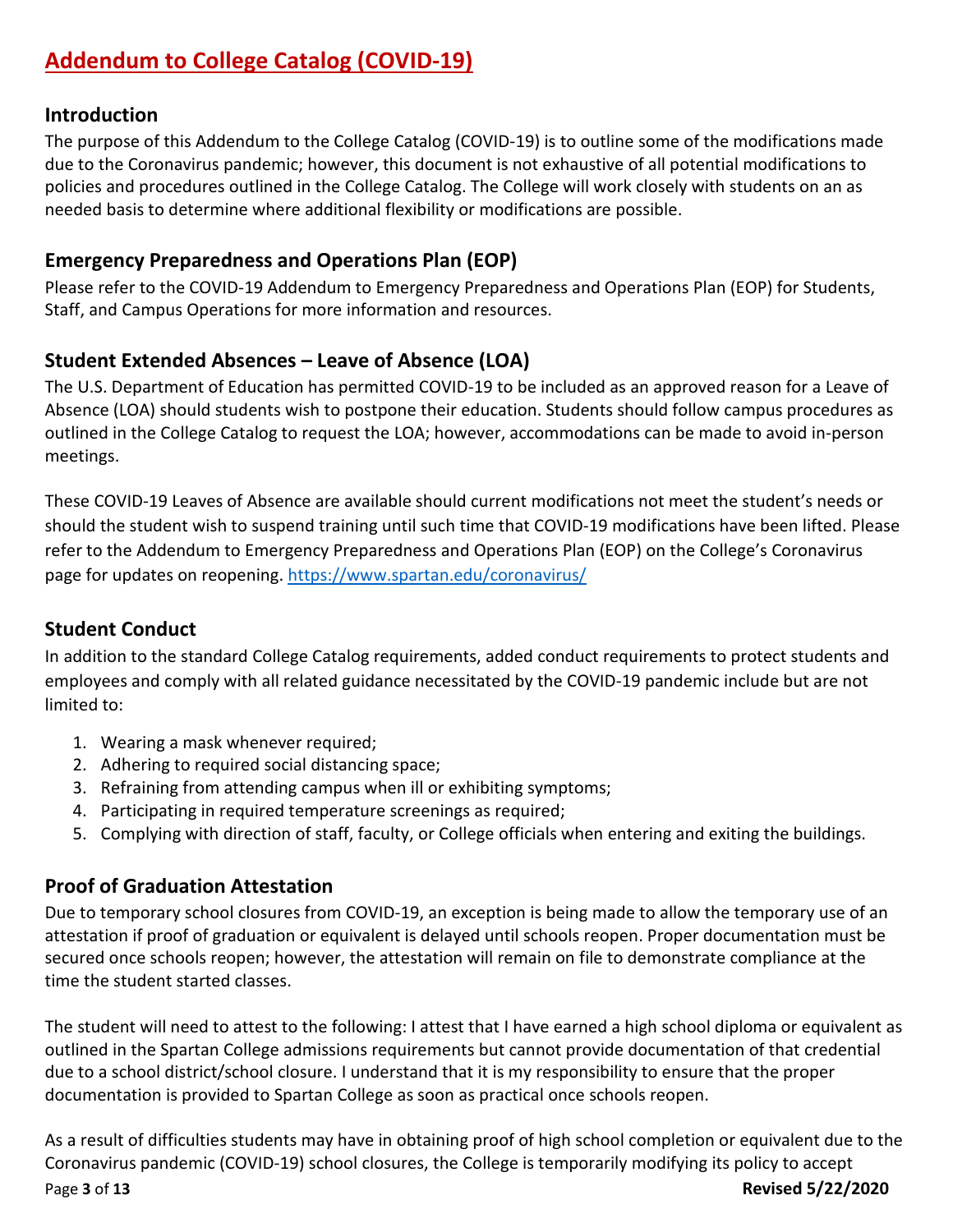attestations in place of high school diplomas or equivalent credentials. The College has confirmed that in some cases, federal financial aid can be paid temporarily using an attestation; however, there are some circumstances that may not allow funding without an official proof of graduation and/or other required documents. Please work with your student finance representative to determine your options.

#### <span id="page-3-0"></span>**Course Modifications**

Ground courses that include lab work that requires hands-on instruction will be offered upon re-opening of the campus. The College split all course credits based on lecture vs. lab (if required) to allow students to complete lecture portions and receive a grade and then complete lab portions and receive grades upon re-opening. Courses that have been modified are outlined below.

#### <span id="page-3-1"></span>**Incomplete Coursework**

Please note that due to COVID-19, the timeline to complete coursework for courses with a grade of Incomplete ("I") is extended temporarily. Once courses resume on campus, incomplete work will be assigned for make-up as quickly as feasible. Students should work closely with their instructors and program chair to ensure that there is a clear plan and timeline for make-up. Coursework that is not made-up for courses with an "I" grade will eventually cause the grade to revert to an "F". Usually this occurs within one course module; however, this timeframe will be more flexible until there has been adequate time for coursework impacted by COVID-19 to be completed.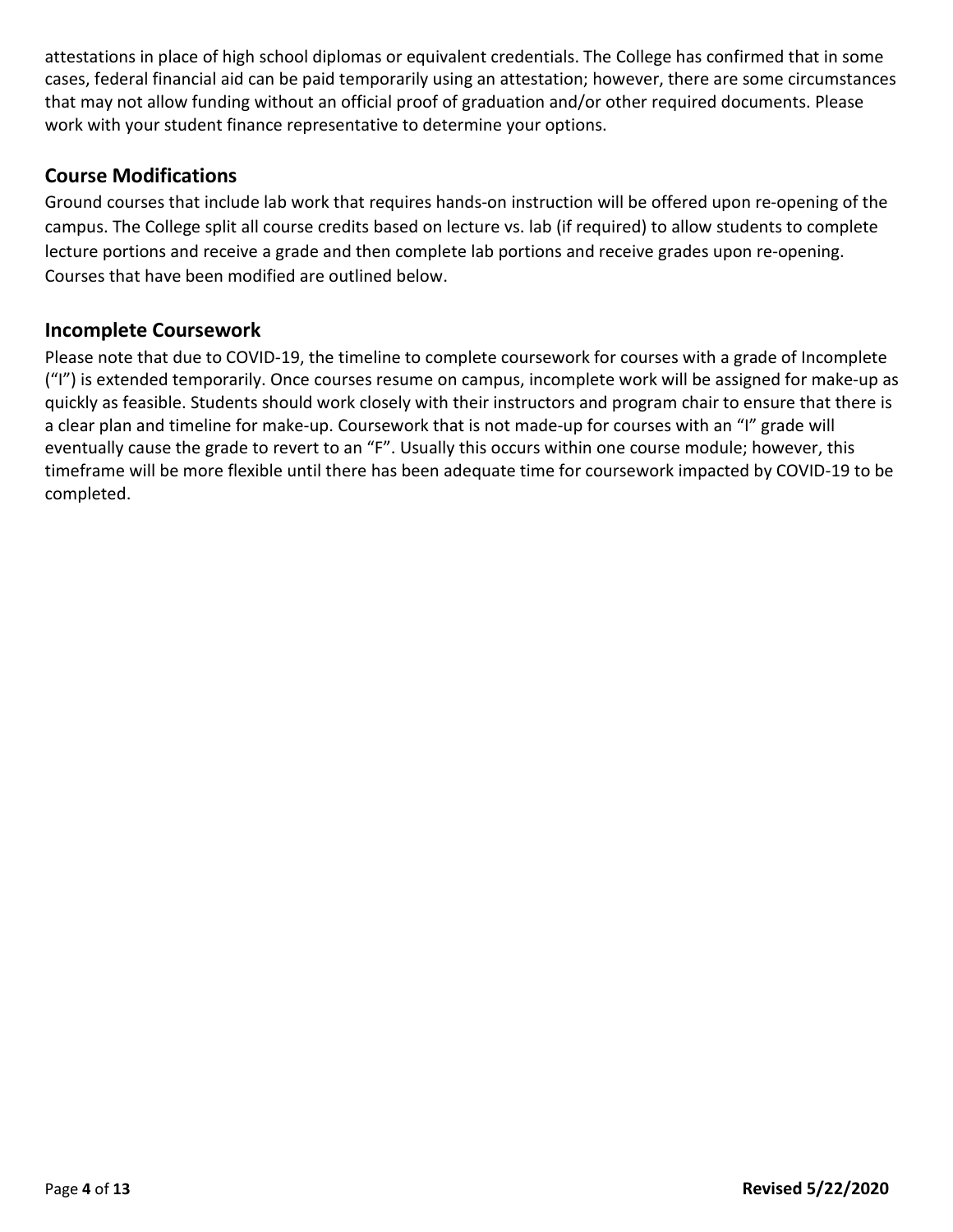## <span id="page-4-0"></span>**Aviation Maintenance Technology, Diploma & Degree**

| <b>Course Code</b> | <b>Course Description</b>                           | <b>Credits</b> |
|--------------------|-----------------------------------------------------|----------------|
| GEN1001            | <b>Basic Electricity</b>                            | 4.00           |
| GEN1001 (DE)       | Basic Electricity - Lecture Only                    | 2.00           |
| GEN1001 (L)        | Basic Electricity - Lab Only                        | 2.00           |
| GEN1003            | <b>Aviation Maintenance Practices</b>               | 4.00           |
| GEN1003 (DE)       | Aviation Maintenance Practices - Lecture Only       | 2.00           |
| GEN1003 (L)        | <b>Aviation Maintenance Practices - Lab Only</b>    | 2.00           |
| GEN1002            | <b>Aviation Science</b>                             | 4.00           |
| GEN1002 (L)        | <b>Aviation Science - Lab Only</b>                  | 2.00           |
| GEN1002 (DE)       | Aviation Science - Lecture Only                     | 2.00           |
| ARP1001            | <b>Electrical &amp; Fire Protection Systems</b>     | 4.00           |
| ARP1001 (L)        | Electrical & Fire Protection Systems - Lab Only     | 2.00           |
| ARP1001 (DE)       | Electrical & Fire Protection Systems - Lecture Only | 2.00           |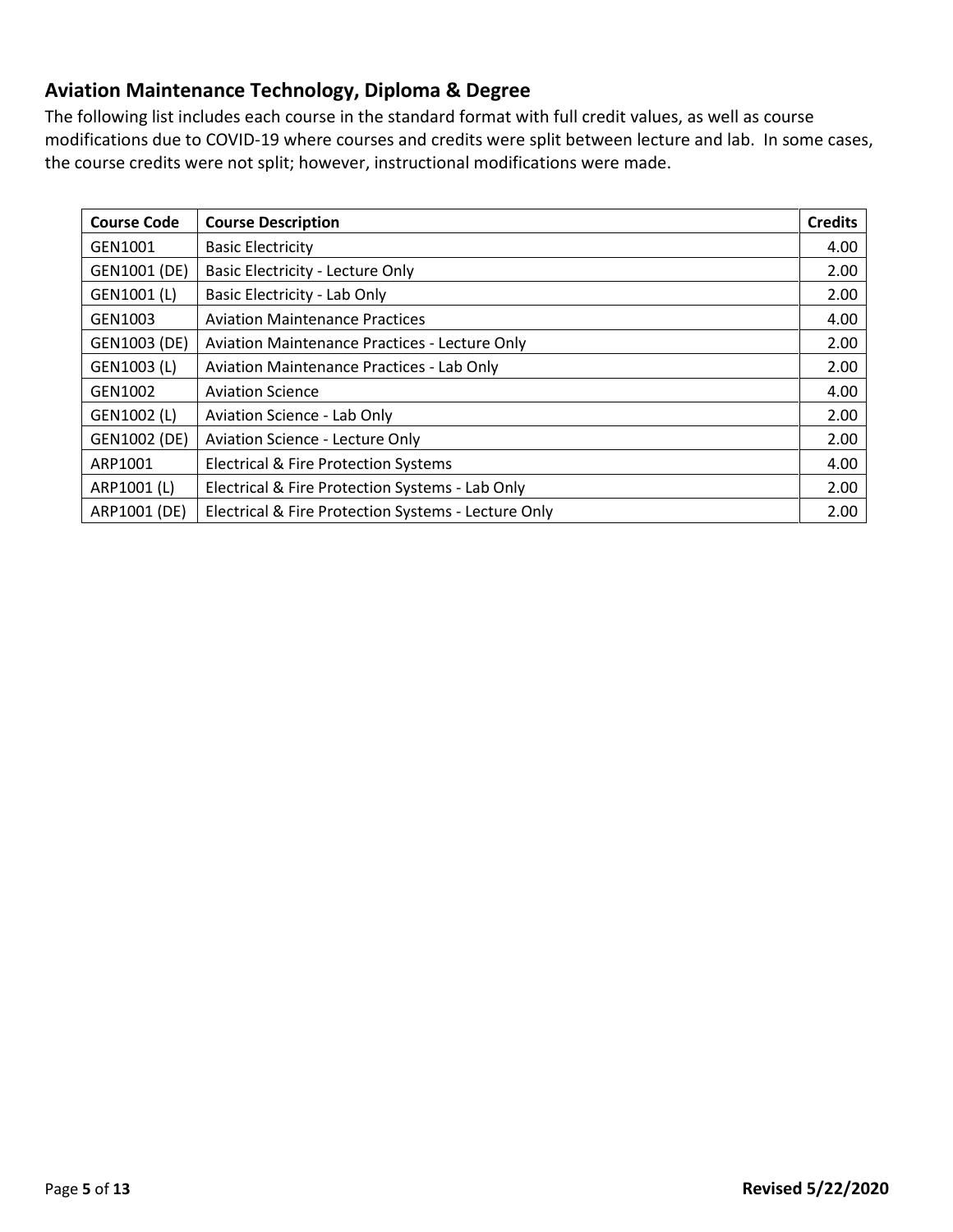### <span id="page-5-0"></span>**Aviation Maintenance Technology, Diploma & Degree (Program version prior to November 1, 2019)**

| <b>Course Code</b> | <b>Course Description</b>                                               | <b>Credits</b> |
|--------------------|-------------------------------------------------------------------------|----------------|
| GEN1113            | <b>Aviation Fundamentals I</b>                                          | 3.00           |
| PPT2123            | Reciprocating Powerplants and Related Systems                           | 3.00           |
| PPT2123 (L)        | Reciprocating Powerplants and Related Systems - Lab Only                | 1.00           |
| PPT2123 (DE)       | Reciprocating Powerplants and Related Systems - Lecture Only            | 2.00           |
| PPT2143            | <b>Engine Fuel and Fuel Metering Systems</b>                            | 3.00           |
| PPT2143 (L)        | Engine Fuel and Fuel Metering Systems - Lab Only                        | 1.00           |
| PPT2143 (DE)       | Engine Fuel and Fuel Metering Systems - Lecture Only                    | 2.00           |
| PPT2153            | Reciprocating Powerplant Ignition Systems and Propellers                | 3.00           |
| PPT2153 (L)        | Reciprocating Powerplant Ignition Systems and Propellers - Lab Only     | 1.00           |
| PPT2153 (DE)       | Reciprocating Powerplant Ignition Systems and Propellers - Lecture Only | 2.00           |
| PPT2163            | <b>Gas Turbine Powerplants</b>                                          | 3.00           |
| PPT2163 (L)        | Gas Turbine Powerplants - Lab Only                                      | 1.00           |
| PPT2163 (DE)       | Gas Turbine Powerplants - Lecture Only                                  | 2.00           |
| ARF2223            | Sheetmetal Repair, Non-metallic Structure & Composites                  | 3.00           |
| ARF2223 (L)        | Sheetmetal Repair, Non-metallic Structure & Composites - Lab Only       | 1.00           |
| ARF2223 (DE)       | Sheetmetal Repair, Non-metallic Structure & Composites - Lecture Only   | 2.00           |
| ARF2233            | Basic Welding, Paints & Finishes and Flight Controls                    | 3.00           |
| ARF2233 (L)        | Basic Welding, Paints & Finishes and Flight Controls - Lab Only         | 1.00           |
| ARF2233 (DE)       | Basic Welding, Paints & Finishes and Flight Controls - Lecture Only     | 2.00           |
| ARF2263            | Airframe Systems II                                                     | 3.00           |
| ARF2263 (L)        | Airframe Systems II - Lab Only                                          | 1.00           |
| ARF2263 (DE)       | Airframe Systems II - Lecture Only                                      | 2.00           |
| ARF2273            | Aircraft Inspection, Airworthiness, Documentations                      | 3.00           |
| ARF2273 (L)        | Aircraft Inspection, Airworthiness, Documentations - Lab Only           | 1.00           |
| ARF2273 (DE)       | Aircraft Inspection, Airworthiness, Documentations - Lecture Only       | 2.00           |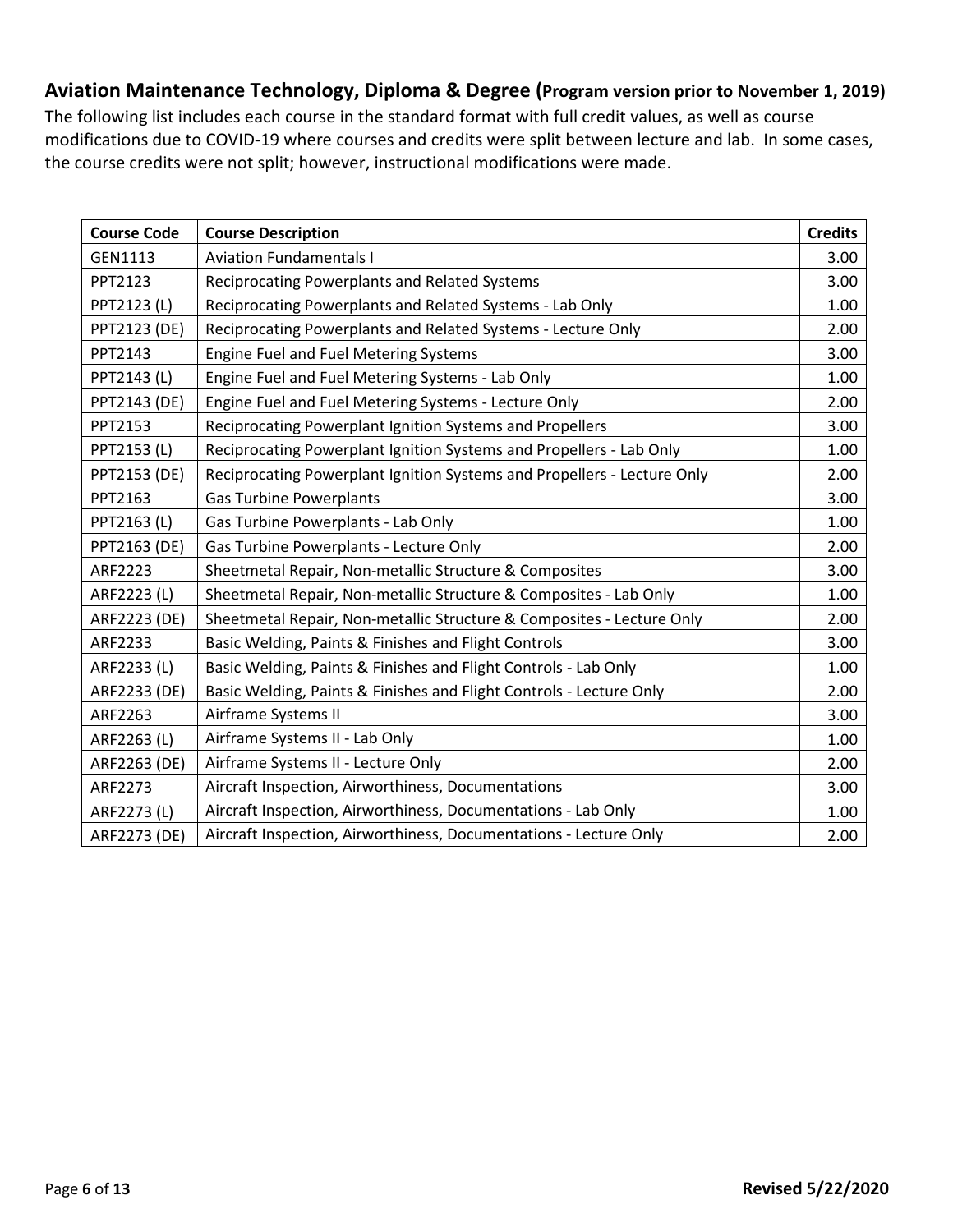## <span id="page-6-0"></span>**Aviation Electronics Technology, Diploma & Degree**

| <b>Course Code</b> | <b>Course Description</b>                           | <b>Credits</b> |
|--------------------|-----------------------------------------------------|----------------|
| ELT1002            | AC Theory and Control Devices                       | 4.00           |
| <b>ELT1002 LAB</b> | AC Theory and Control Devices - Lab Only            | 1.50           |
| <b>ELT1002 LEC</b> | AC Theory and Control Devices - Lecture Only        | 2.50           |
| ELT1003            | Amplifiers and Power Control Devices                | 4.00           |
| <b>ELT1003 LAB</b> | Amplifiers and Power Control Devices - Lab Only     | 1.50           |
| <b>ELT1003 LEC</b> | Amplifiers and Power Control Devices - Lecture Only | 2.50           |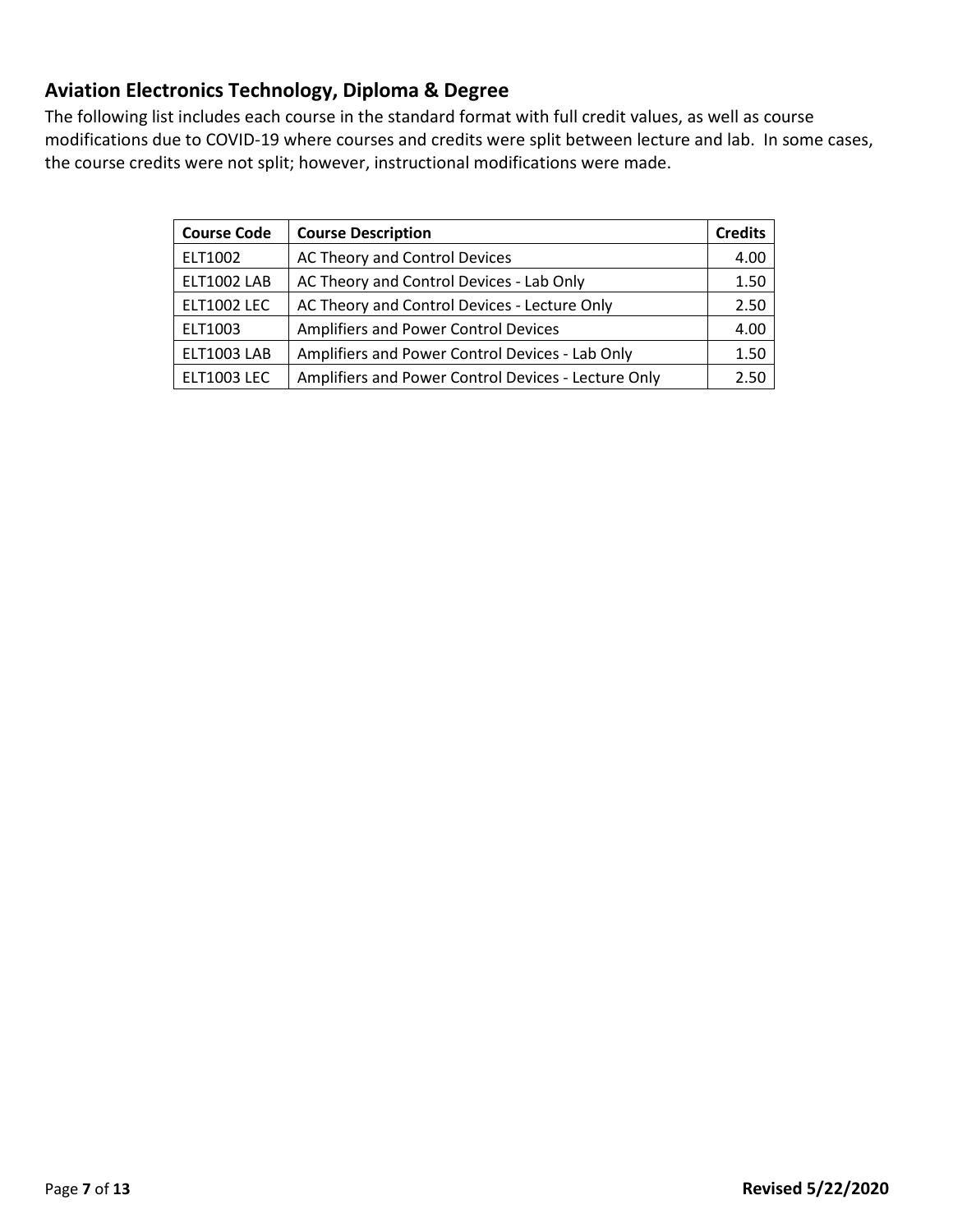## <span id="page-7-0"></span>**Aviation Electronics Technology, Diploma & Degree (Program version prior to November 1, 2019)**

| <b>Course Code</b> | <b>Course Description</b>                   | Credits |
|--------------------|---------------------------------------------|---------|
| AET2687            | Unmanned Aerial Systems (UAS) & Maintenance | 7.00    |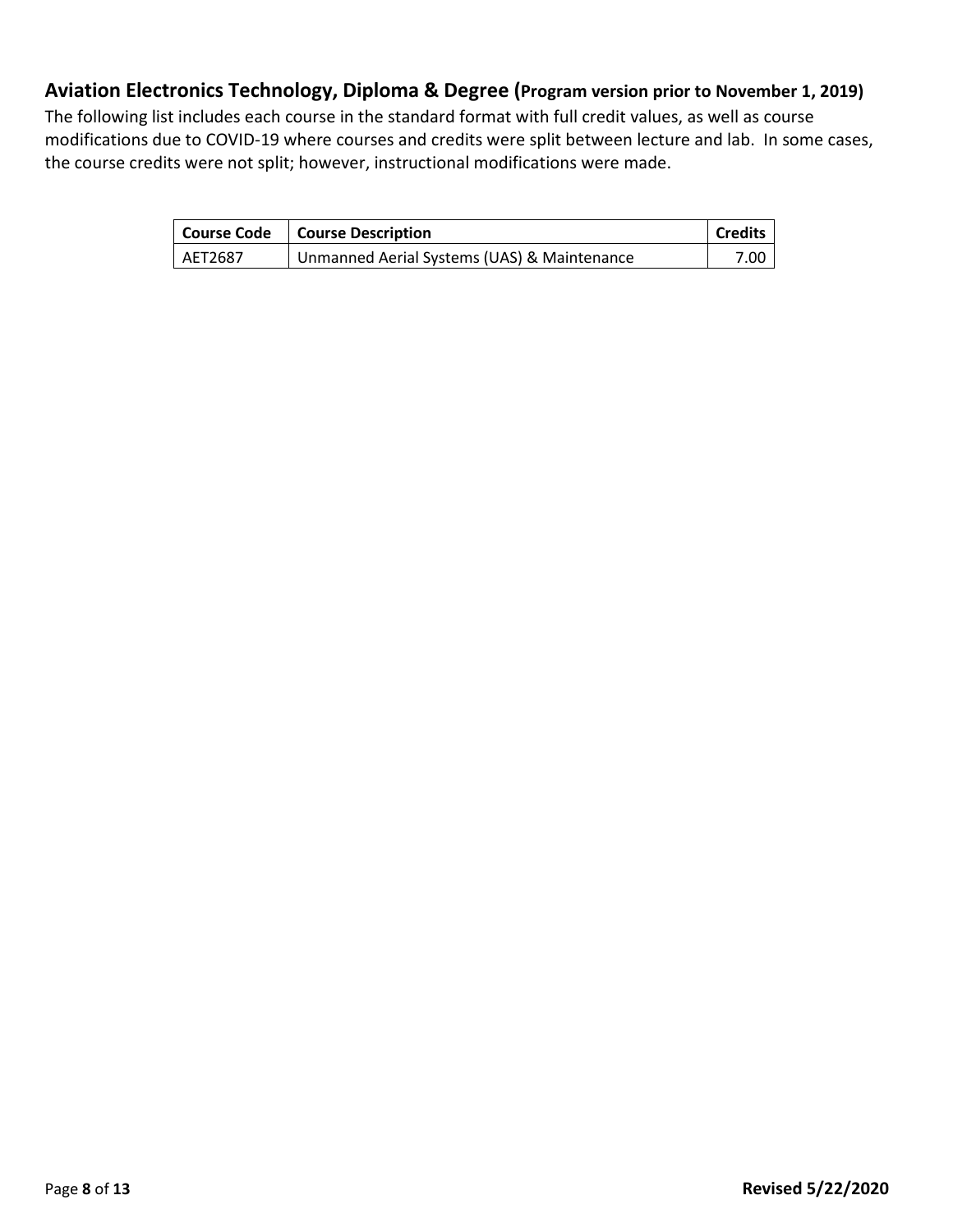### <span id="page-8-0"></span>**Aviation Flight, Degree**

| <b>Course Code</b> | <b>Course Description</b>                                                 | <b>Credits</b> |
|--------------------|---------------------------------------------------------------------------|----------------|
| AVE1112            | Private Pilot Module 1 (Introduction to Aviation)                         | 2.00           |
| AVE1142            | Private Pilot Module 4 (Aircraft Performance and Weather)                 | 2.00           |
| AVE1212            | Instrument Module 1 (Attitude Instrument Flight and Flight Instruments)   | 2.00           |
| AVE1242            | Instrument Module 4 (Instrument Flight Navigation and Enroute Procedures) | 2.00           |
| AVE1262            | Instrument Module 6 (Instrument Rating Knowledge Review and Examination)  | 2.00           |
| AVE2132            | Commercial Module 3 (Flight Physiology and Crew Resource Management)      | 2.00           |
| AVE2162            | Commercial Module 6 (Advanced Flight Planning and Operations)             | 2.00           |
| AVE2172            | Commercial Module 7 (Federal Aviation Regulations and ADM)                | 2.00           |
| AVE2182            | Commercial Module 8 (Commercial Pilot Knowledge Review and Examination)   | 2.00           |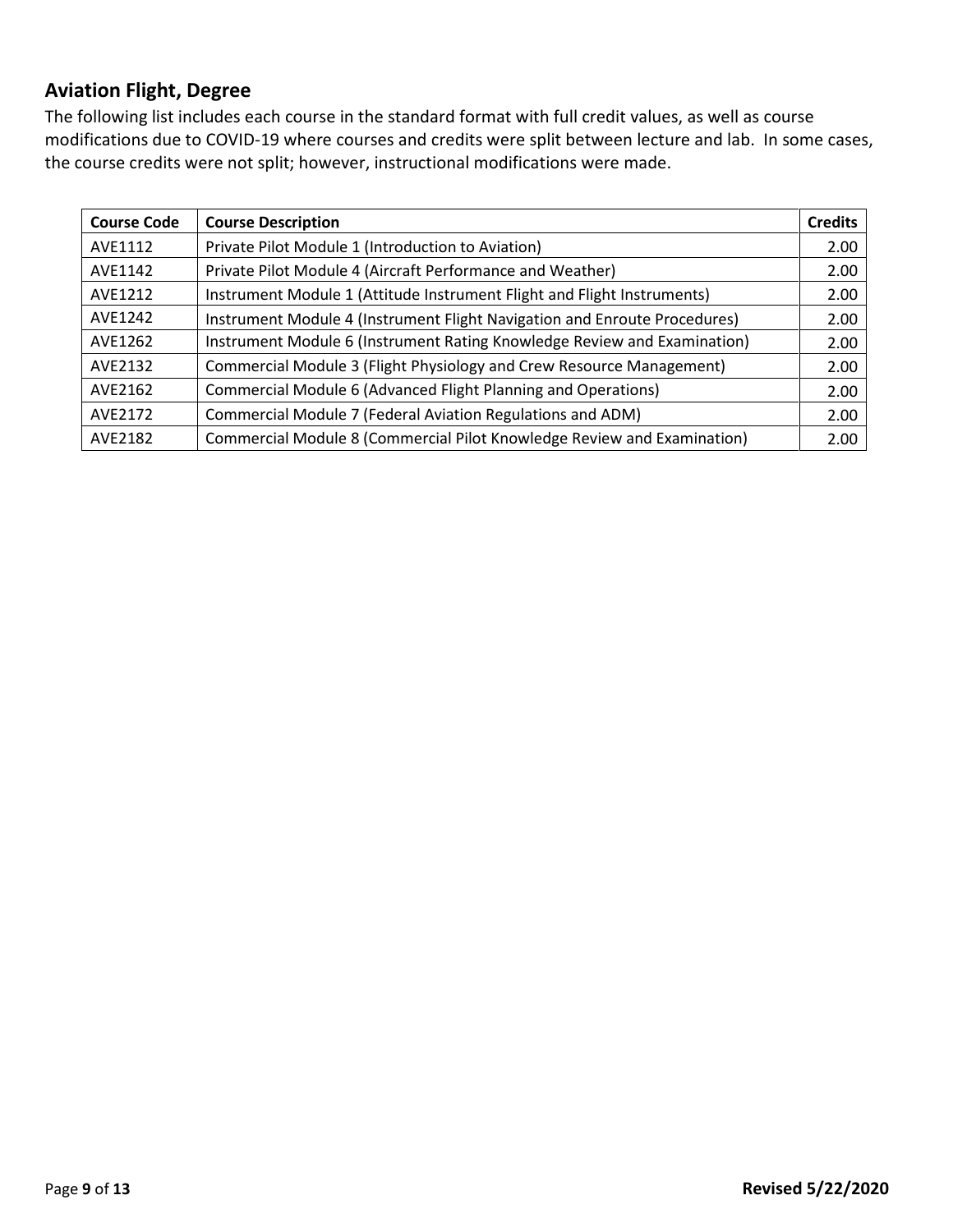## <span id="page-9-0"></span>**Nondestructive Testing Technology, Diploma**

| <b>Course Code</b> | <b>Course Description</b>                          | <b>Credits</b> |
|--------------------|----------------------------------------------------|----------------|
| NDT1003            | <b>Core Nondestructive Testing Methods</b>         | 4.00           |
| <b>NDT1003 LAB</b> | Core Nondestructive Testing Methods - Lab Only     | 2.06           |
| <b>NDT1003 LEC</b> | Core Nondestructive Testing Methods - Lecture Only | 1.94           |
| NDT1009            | <b>Eddy Current Testing Inspector</b>              | 4.00           |
| NDT1009 LAB        | Eddy Current Testing Inspector - Lab Only          | 2.06           |
| <b>NDT1009 LEC</b> | Eddy Current Testing Inspector - Lecture Only      | 1.94           |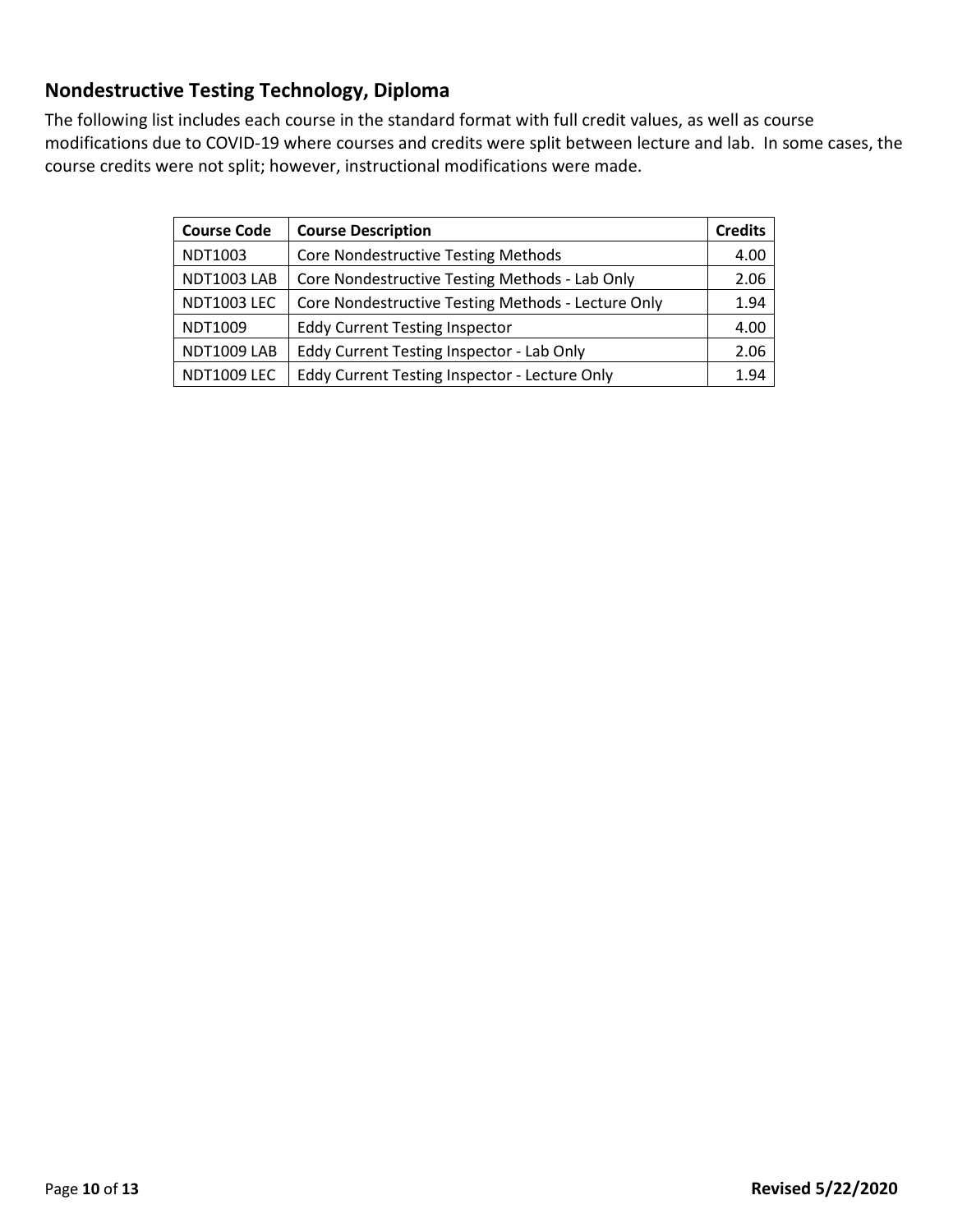### <span id="page-10-0"></span>**Nondestructive Testing Technology, Diploma (Program version prior to November 1, 2019)**

|                | Course Code   Course Description | <b>Credits</b> |
|----------------|----------------------------------|----------------|
| <b>QCT2838</b> | Leak Testing Codes and Standards |                |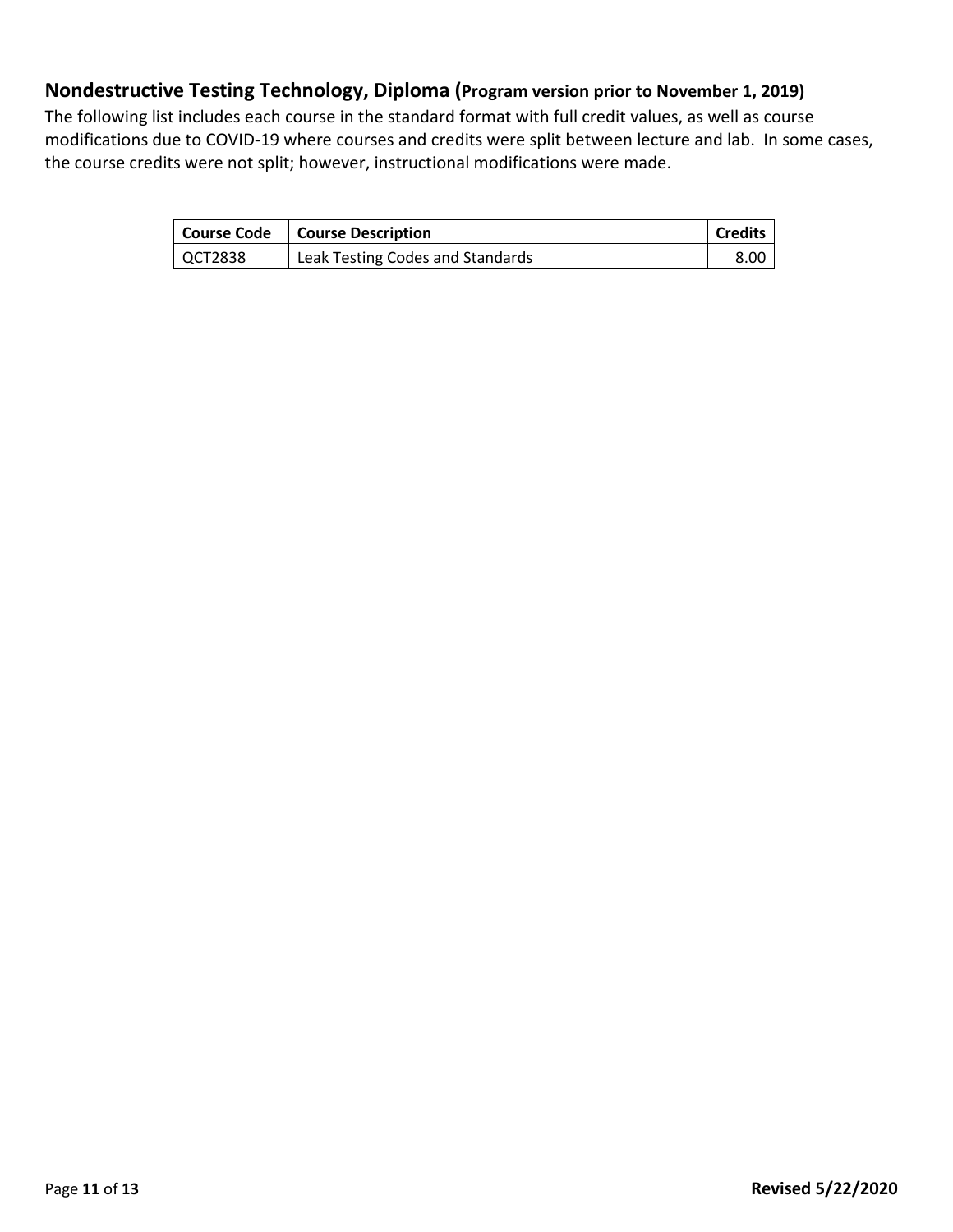#### <span id="page-11-0"></span>**Additional Resources**

#### **Emergency Preparedness and Operations Plan (EOP)**

• www.spartan.edu > Consumer Information > Campus Location > Spartan Emergency Operations Plan

#### **COVID-19 Addendum to Emergency Preparedness and Operations Plan (EOP)**

• www.spartan.edu > Consumer Information > Coronavirus

#### **Schoolwork Assistance**

- If you have forgotten or lost your password use your personal email to contact IT at student.helpdesk@spartan.edu.
- www.Faa.gov
- www.ecfr.gov electronic code of federal regulations
- faa.psiexams.com practice exams and registration for FAA exams
- www.aviation-safety.net/database aviation safety database
- www.grammarly.com free grammar and spelling checker

#### **Local Libraries**

Many local libraries will allow you to create a digital library card that will get you access to ebooks, databases, and movie streaming!

- https://www.tulsalibrary.org
- Proquest Please refer to instructional handout for log in information.

#### **Financial**

- https://www.va.gov/education GI Bill questions, they also have a crisis line if you need it
- https://studentaid.gov/announcements-events/coronavirus info about student financial aid during coronavirus shutdowns

#### **Mental Health**

• https://www.cdc.gov/coronavirus/2019-ncov/prepare/managing-stress-anxiety.html - Mental health resources from the Center for disease control

#### **Fun**

- https://www.nps.gov/orgs/1207/statmentonparkopscovid19.htm National park info during the outbreak
- https://www.npr.org/2020/03/17/816504058/a-list-of-live-virtual-concerts-to-watch-during-thecoronavirus-shutdown - live virtual concerts
- https://pitchfork.com/news/moog-and-korg-release-synthesizer-apps-for-free-amid-socialdistancing/ - free synthesizer app so you can make music at home
- www.freegames.com free games

#### **Other Resources**

- https://okfoodbank.org/ Oklahoma Food Bank has drive thru options open during this time.
- https://www.foodpantries.org/ci/ok-tulsa List of various food bank organizations in the Tulsa area.